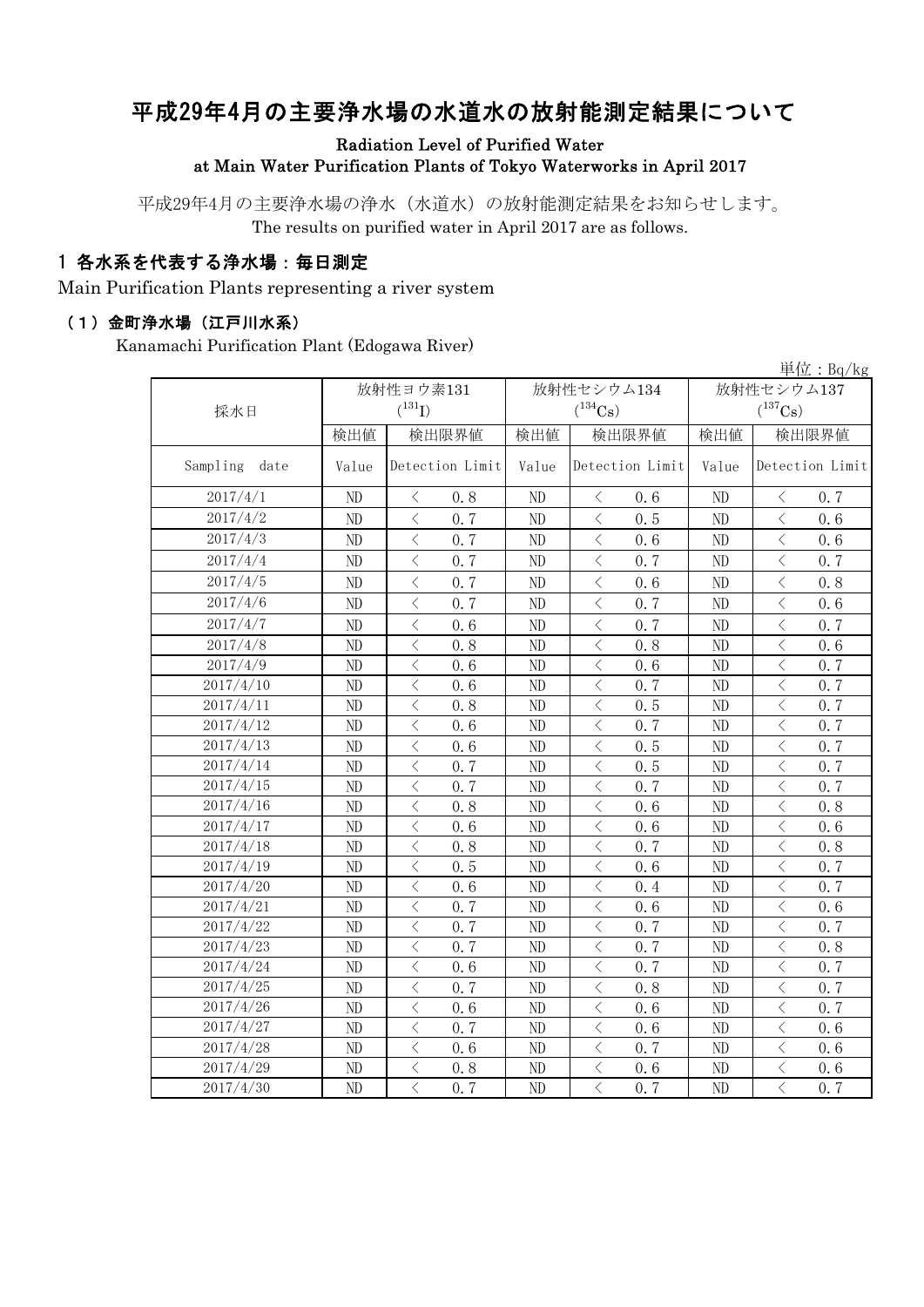## (2)朝霞浄水場 (荒川水系)

Asaka Purification Plant (Arakawa River)

|               |          |                                                  |          |                                                  |                       | 単位: $Bq/kg$                                     |  |
|---------------|----------|--------------------------------------------------|----------|--------------------------------------------------|-----------------------|-------------------------------------------------|--|
|               |          | 放射性ヨウ素131                                        |          | 放射性セシウム134                                       | 放射性セシウム137            |                                                 |  |
| 採水日           |          | $(^{131}I)$                                      |          | $(^{134}\mathrm{Cs})$                            | $(^{137}\mathrm{Cs})$ |                                                 |  |
|               | 検出値      | 検出限界値                                            | 検出値      | 検出限界値                                            | 検出値                   | 検出限界値                                           |  |
| Sampling date | Value    | Detection Limit                                  | Value    | Detection Limit                                  | Value                 | Detection Limit                                 |  |
| 2017/4/1      | $\rm ND$ | 0.8<br>$\lt$                                     | $\rm ND$ | 0.6<br>$\langle$                                 | ND                    | 0.6<br>$\langle$                                |  |
| 2017/4/2      | ND       | $\overline{\left\langle \right\rangle }$<br>0, 7 | ND       | $\overline{\left\langle \right\rangle }$<br>0, 7 | ND                    | $\overline{\langle}$<br>0, 7                    |  |
| 2017/4/3      | $\rm ND$ | $\, <\,$<br>0.6                                  | ND       | $\overline{\left\langle \right\rangle }$<br>0.6  | ND                    | $\langle$<br>0.6                                |  |
| 2017/4/4      | $\rm ND$ | $\overline{\left\langle \right\rangle }$<br>0.6  | ND       | $\overline{\left\langle \right\rangle }$<br>0.7  | ND                    | $\overline{\left\langle \right\rangle }$<br>0.7 |  |
| 2017/4/5      | ND       | $\overline{\left\langle \right\rangle }$<br>0.6  | ND       | $\overline{\left\langle \right\rangle }$<br>0.9  | ND                    | $\overline{\left\langle \right\rangle }$<br>0.6 |  |
| 2017/4/6      | ND       | $\langle$<br>0.8                                 | ND       | $\langle$<br>0.6                                 | ND                    | $\langle$<br>0.7                                |  |
| 2017/4/7      | ND       | $\lt$<br>0.7                                     | ND       | $\langle$<br>0.6                                 | ND                    | $\lt$<br>0.9                                    |  |
| 2017/4/8      | ND       | $\hspace{0.1cm} <$<br>0.7                        | $\rm ND$ | $\,$ $\,$ $\,$<br>0.7                            | ND                    | $\langle$<br>0.6                                |  |
| 2017/4/9      | ND       | $\,<$<br>0.9                                     | ND       | $\, <\,$<br>0.6                                  | ND                    | $\lt$<br>0.7                                    |  |
| 2017/4/10     | ND       | $\langle$<br>0, 6                                | ND       | $\, <\,$<br>0.7                                  | ND                    | $\langle$<br>0.7                                |  |
| 2017/4/11     | ND       | $\,$ $\,$ $\,$<br>0.6                            | ND       | $\,$ $\,$ $\,$<br>0.6                            | ND                    | $\langle$<br>0.7                                |  |
| 2017/4/12     | $\rm ND$ | $\, < \,$<br>0.8                                 | $\rm ND$ | $\, \zeta \,$<br>0.7                             | ND                    | $\, <\,$<br>0.7                                 |  |
| 2017/4/13     | $\rm ND$ | $\,$ $\,$ $\,$<br>0.6                            | ND       | $\langle$<br>0.7                                 | ND                    | $\langle$<br>0.7                                |  |
| 2017/4/14     | ND       | $\overline{\left\langle \right\rangle }$<br>0, 7 | ND       | $\overline{\left\langle \right\rangle }$<br>0.5  | ND                    | $\overline{\left\langle \right\rangle }$<br>0.7 |  |
| 2017/4/15     | $\rm ND$ | $\overline{\left\langle \right\rangle }$<br>0.8  | ND       | $\, \zeta \,$<br>0.6                             | ND                    | $\langle$<br>0.6                                |  |
| 2017/4/16     | ND       | $\overline{\left\langle \right\rangle }$<br>0.8  | ND       | $\,$ $\,$ $\,$<br>0.7                            | ND                    | $\langle$<br>0.9                                |  |
| 2017/4/17     | ND       | $\overline{\left\langle \right\rangle }$<br>0.7  | ND       | $\langle$<br>0, 6                                | ND                    | $\,$ $\,$ $\,$<br>0.7                           |  |
| 2017/4/18     | ND       | $\overline{\langle}$<br>0.7                      | ND       | $\overline{\left\langle \right\rangle }$<br>0.6  | ND                    | $\overline{\left\langle \right\rangle }$<br>0.6 |  |
| 2017/4/19     | $\rm ND$ | $\overline{\left\langle \right\rangle }$<br>0.8  | $\rm ND$ | $\,$ $\,$ $\,$<br>0.7                            | ND                    | $\langle$<br>0.9                                |  |
| 2017/4/20     | ND       | $\langle$<br>0.7                                 | ND       | $\lt$<br>0.7                                     | ND                    | $\lt$<br>0.8                                    |  |
| 2017/4/21     | $\rm ND$ | $\lt$<br>0.8                                     | ND       | $\lt$<br>0.6                                     | ND                    | $\lt$<br>0.8                                    |  |
| 2017/4/22     | $\rm ND$ | $\, <\,$<br>0.8                                  | ND       | $\, <\,$<br>0.6                                  | ND                    | $\lt$<br>0.7                                    |  |
| 2017/4/23     | $\rm ND$ | $\,$ $\,$ $\,$<br>0, 7                           | ND       | $\,$ $\,$ $\,$<br>0.6                            | ND                    | $\lt$<br>0.7                                    |  |
| 2017/4/24     | $\rm ND$ | $\, < \,$<br>0, 6                                | ND       | $\langle$<br>0.5                                 | ND                    | $\langle$<br>0.6                                |  |
| 2017/4/25     | $\rm ND$ | $\,$ $\,$ $\,$<br>0.7                            | $\rm ND$ | $\lt$<br>0.8                                     | ND                    | $\lt$<br>0.7                                    |  |
| 2017/4/26     | ND       | $\,$ $\,$ $\,$<br>0.7                            | ND       | $\,$ $\,$ $\,$<br>0.6                            | ND                    | $\langle$<br>0.7                                |  |
| 2017/4/27     | $\rm ND$ | $\,$ $\,$ $\,$<br>0.6                            | $\rm ND$ | $\,$ $\,$ $\,$<br>0.5                            | ND                    | $\langle$<br>0.7                                |  |
| 2017/4/28     | $\rm ND$ | $\,$ $\,$ $\,$<br>0.6                            | ND       | $\lt$<br>0.6                                     | ND                    | $\overline{\left\langle \right\rangle }$<br>0.6 |  |
| 2017/4/29     | $\rm ND$ | $\overline{\left\langle \right\rangle }$<br>0.9  | ND       | $\langle$<br>0.7                                 | ND                    | $\overline{\left\langle \right\rangle }$<br>0.7 |  |
| 2017/4/30     | $\rm ND$ | $\overline{\langle}$<br>0.6                      | ND       | $\overline{\langle}$<br>0.7                      | ND                    | $\overline{\left\langle \right\rangle }$<br>0.8 |  |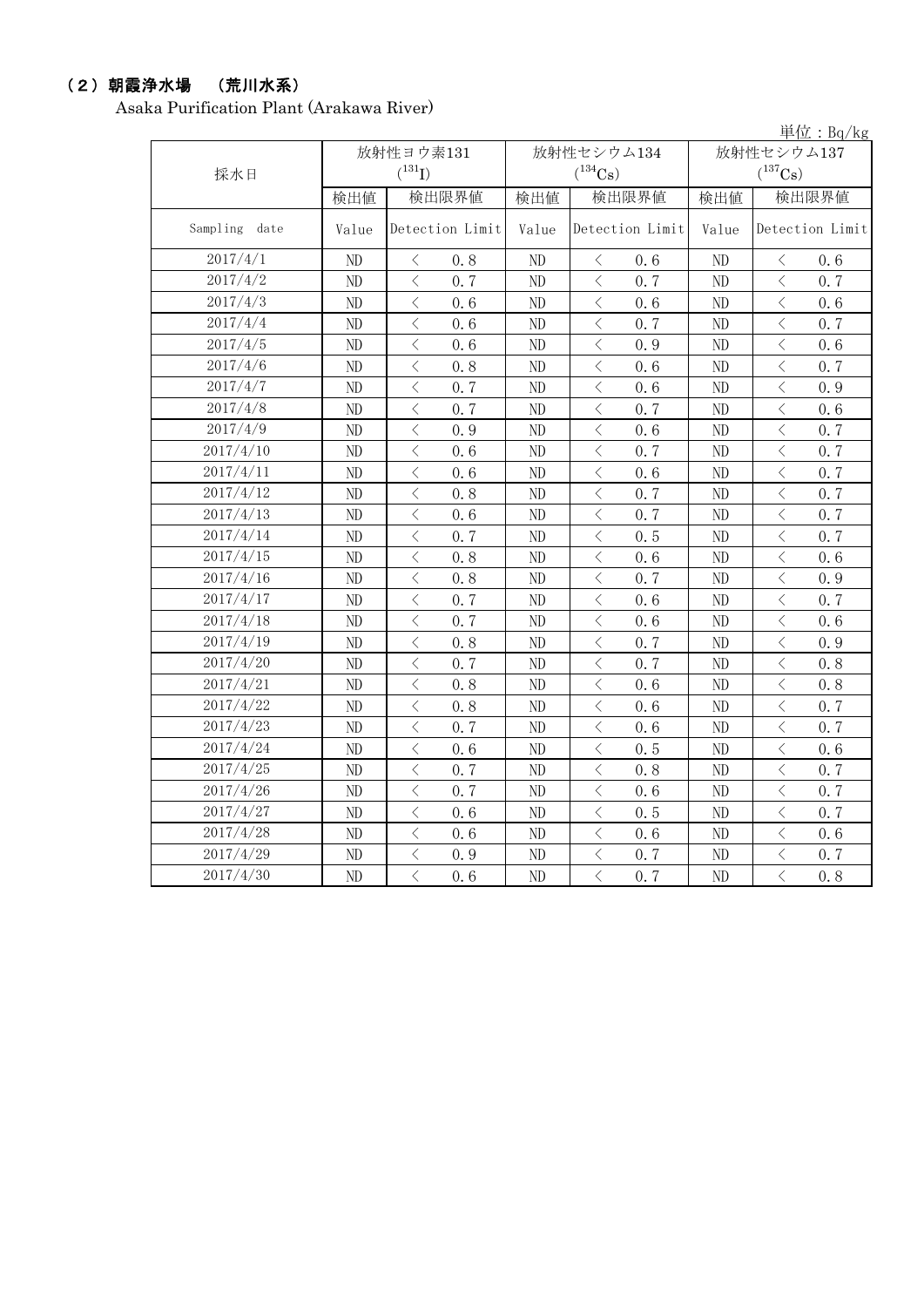## (3)小作浄水場 (多摩川水系)

Ozaku Purification Plant (Tamagawa River)

|               |          |                                                 |          |                                                  |            | 単位: $Bq/kg$                                     |  |
|---------------|----------|-------------------------------------------------|----------|--------------------------------------------------|------------|-------------------------------------------------|--|
|               |          | 放射性ヨウ素131                                       |          | 放射性セシウム134                                       | 放射性セシウム137 |                                                 |  |
| 採水日           |          | $(^{131}I)$                                     |          | $(^{134}\mathrm{Cs})$                            |            | $(^{137}\mathrm{Cs})$                           |  |
|               | 検出値      | 検出限界値                                           | 検出値      | 検出限界値                                            | 検出値        | 検出限界値                                           |  |
| Sampling date | Value    | Detection Limit                                 | Value    | Detection Limit                                  | Value      | Detection Limit                                 |  |
| 2017/4/1      | $\rm ND$ | $\langle$<br>0.8                                | $\rm ND$ | 0.6<br>$\langle$                                 | ND         | $\langle$<br>0.6                                |  |
| 2017/4/2      | $\rm ND$ | $\overline{\left\langle \right\rangle }$<br>0.8 | ND       | $\overline{\left\langle \right\rangle }$<br>0, 7 | ND         | $\overline{\left\langle \right\rangle }$<br>0.6 |  |
| 2017/4/3      | $\rm ND$ | $\, <\,$<br>0.6                                 | ND       | $\overline{\left\langle \right\rangle }$<br>0.6  | ND         | $\langle$<br>0.7                                |  |
| 2017/4/4      | ND       | $\overline{\left\langle \right\rangle }$<br>0.7 | ND       | $\overline{\left\langle \right\rangle }$<br>0.7  | ND         | $\overline{\left\langle \right\rangle }$<br>0.9 |  |
| 2017/4/5      | ND       | $\overline{\left\langle \right\rangle }$<br>0.6 | ND       | $\overline{\left\langle \right\rangle }$<br>0.6  | ND         | $\overline{\left\langle \right\rangle }$<br>0.8 |  |
| 2017/4/6      | ND       | $\langle$<br>0.8                                | ND       | $\langle$<br>0.8                                 | ND         | $\langle$<br>0.7                                |  |
| 2017/4/7      | $\rm ND$ | $\lt$<br>0.6                                    | ND       | $\langle$<br>0.6                                 | ND         | $\lt$<br>0.6                                    |  |
| 2017/4/8      | ND       | $\hspace{0.1cm} <$<br>0.7                       | $\rm ND$ | $\, \zeta \,$<br>0.6                             | ND         | $\langle$<br>0.6                                |  |
| 2017/4/9      | ND       | $\hspace{0.1cm} <$<br>0.7                       | ND       | $\, <\,$<br>0.8                                  | ND         | $\lt$<br>0.7                                    |  |
| 2017/4/10     | ND       | $\langle$<br>0.7                                | ND       | $\, <\,$<br>0.7                                  | ND         | $\langle$<br>0.6                                |  |
| 2017/4/11     | ND       | $\,$ $\,$ $\,$<br>0.6                           | ND       | $\,$ $\,$ $\,$<br>0.6                            | ND         | $\langle$<br>0.7                                |  |
| 2017/4/12     | $\rm ND$ | $\, < \,$<br>0.6                                | $\rm ND$ | $\, \zeta \,$<br>0.5                             | ND         | $\, <\,$<br>0.6                                 |  |
| 2017/4/13     | $\rm ND$ | $\,$ $\,$ $\,$<br>0.7                           | ND       | $\langle$<br>0.5                                 | ND         | $\overline{\left\langle \right\rangle }$<br>0.9 |  |
| 2017/4/14     | ND       | $\overline{\left\langle \right\rangle }$<br>0.7 | ND       | $\overline{\left\langle \right\rangle }$<br>0.6  | ND         | $\overline{\left\langle \right\rangle }$<br>0.8 |  |
| 2017/4/15     | $\rm ND$ | $\overline{\left\langle \right\rangle }$<br>0.8 | ND       | $\, \zeta \,$<br>0.7                             | ND         | $\langle$<br>0.7                                |  |
| 2017/4/16     | ND       | $\overline{\left\langle \right\rangle }$<br>0.8 | ND       | $\overline{\left\langle \right\rangle }$<br>0.8  | ND         | $\langle$<br>0.8                                |  |
| 2017/4/17     | ND       | $\overline{\left\langle \right\rangle }$<br>0.6 | ND       | $\langle$<br>0.6                                 | ND         | $\,$ $\,$ $\,$<br>0.8                           |  |
| 2017/4/18     | ND       | $\overline{\langle}$<br>0.7                     | ND       | $\overline{\langle}$<br>0.8                      | ND         | $\overline{\langle}$<br>0.7                     |  |
| 2017/4/19     | ND       | $\overline{\left\langle \right\rangle }$<br>0.8 | ND       | $\,$ $\,$ $\,$<br>0.6                            | ND         | $\langle$<br>0.8                                |  |
| 2017/4/20     | ND       | $\overline{\left\langle \right\rangle }$<br>0.7 | $\rm ND$ | $\overline{\left\langle \right\rangle }$<br>0.7  | ND         | $\langle$<br>0.9                                |  |
| 2017/4/21     | $\rm ND$ | $\langle$<br>0.6                                | $\rm ND$ | $\overline{\left\langle \right\rangle }$<br>0.7  | ND         | $\langle$<br>0.7                                |  |
| 2017/4/22     | $\rm ND$ | $\lt$<br>0.7                                    | ND       | $\lt$<br>0.6                                     | ND         | $\lt$<br>0.6                                    |  |
| 2017/4/23     | $\rm ND$ | $\langle$<br>0.8                                | ND       | $\langle$<br>0, 6                                | ND         | $\langle$<br>0.6                                |  |
| 2017/4/24     | $\rm ND$ | $\, <\,$<br>0.6                                 | $\rm ND$ | $\, <\,$<br>0.7                                  | ND         | $\lt$<br>0.6                                    |  |
| 2017/4/25     | $\rm ND$ | $\hspace{0.1cm} <$<br>0.7                       | ND       | $\lt$<br>0.8                                     | ND         | $\lt$<br>0.6                                    |  |
| 2017/4/26     | ND       | $\,$ $\,$ $\,$<br>0, 7                          | ND       | $\lt$<br>0.8                                     | ND         | 0.7<br>$\langle$                                |  |
| 2017/4/27     | $\rm ND$ | $\overline{\left\langle \right\rangle }$<br>0.6 | $\rm ND$ | $\lt$<br>0.7                                     | ND         | $\lt$<br>0.6                                    |  |
| 2017/4/28     | $\rm ND$ | $\overline{\left\langle \right\rangle }$<br>0.7 | $\rm ND$ | $\,$ $\,$ $\,$<br>0.6                            | ND         | $\langle$<br>0.7                                |  |
| 2017/4/29     | $\rm ND$ | $\hspace{0.1mm} <$<br>0.8                       | ND       | $\,$ $\,$ $\,$<br>0.6                            | ND         | $\, \zeta \,$<br>0.6                            |  |
| 2017/4/30     | $\rm ND$ | $\overline{\langle}$<br>0.7                     | ND       | $\langle$<br>0.6                                 | ND         | $\overline{\left\langle \right\rangle }$<br>0.7 |  |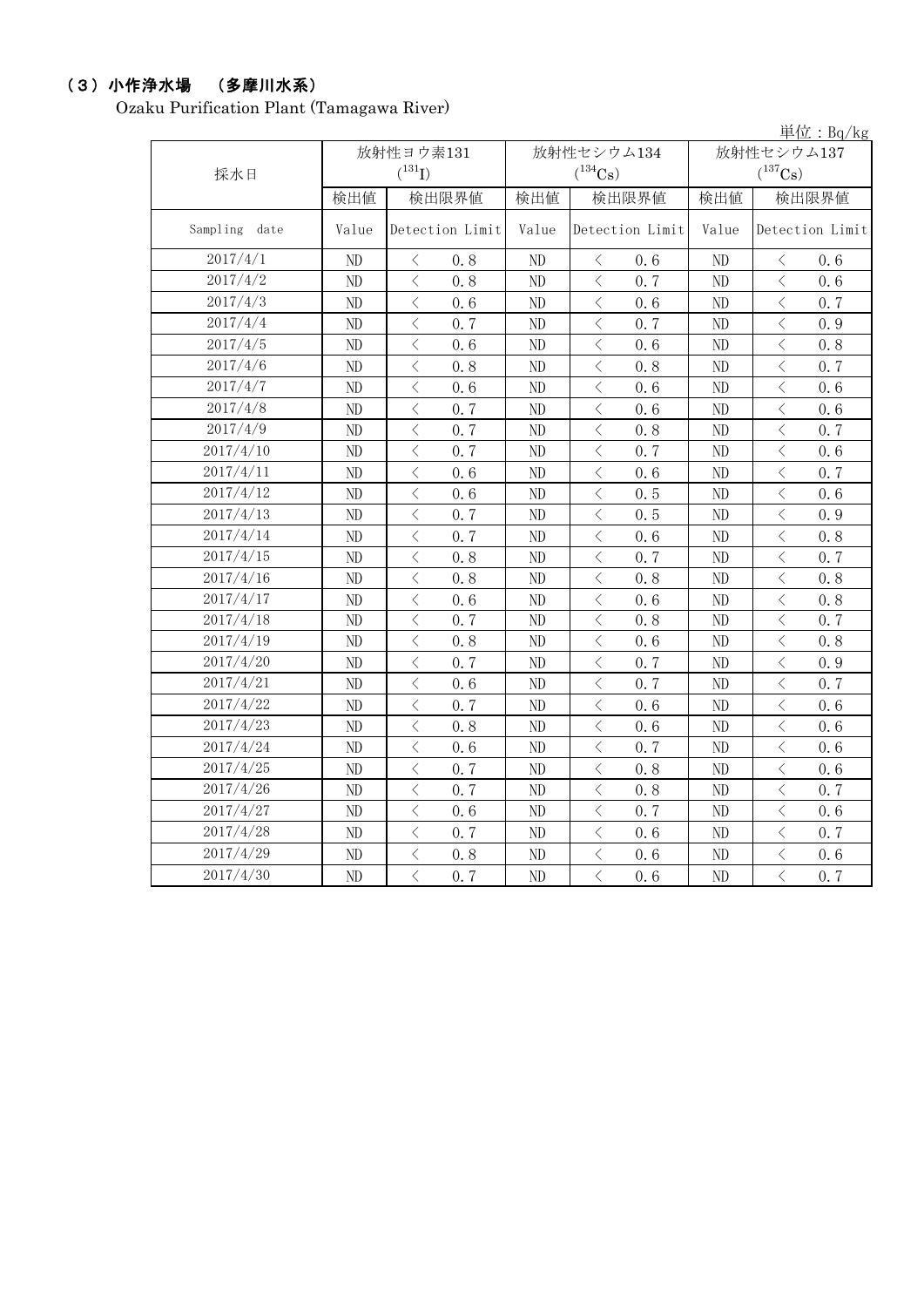#### (4)東村山浄水場 (多摩川・荒川水系)

Higashi-murayama Purification Plant (Tamagawa・Arakawa River)

|               | 単位: $Bq/kg$ |                      |       |                   |            |                   |  |  |  |  |
|---------------|-------------|----------------------|-------|-------------------|------------|-------------------|--|--|--|--|
|               |             | 放射性ヨウ素131            |       | 放射性セシウム134        | 放射性セシウム137 |                   |  |  |  |  |
| 採水日           |             | $(^{131}I)$          |       | $(^{134}Cs)$      |            | $(^{137}Cs)$      |  |  |  |  |
|               | 検出値         | 検出限界値                | 検出値   | 検出限界値             | 検出値        | 検出限界値             |  |  |  |  |
| Sampling date | Value       | Detection Limit      | Value | Detection Limit   | Value      | Detection Limit   |  |  |  |  |
| 2017/4/1      | $\rm ND$    | 0.7<br>$\lt$         | ND    | 0.6<br>$\langle$  | ND         | 0, 7<br>$\langle$ |  |  |  |  |
| 2017/4/2      | $\rm ND$    | 0, 7<br>$\langle$    | ND    | 0, 6<br>$\langle$ | $\rm ND$   | $\langle$<br>0.6  |  |  |  |  |
| 2017/4/3      | $\rm ND$    | $\lt$<br>0.6         | ND    | 0.6<br>$\langle$  | ND         | $\langle$<br>0.8  |  |  |  |  |
| 2017/4/4      | $\rm ND$    | $\langle$<br>0.6     | ND    | 0.7<br>$\langle$  | $\rm ND$   | $\langle$<br>0.6  |  |  |  |  |
| 2017/4/5      | $\rm ND$    | $\langle$<br>0.6     | ND    | $\langle$<br>0.7  | $\rm ND$   | $\langle$<br>0.6  |  |  |  |  |
| 2017/4/6      | $\rm ND$    | $\langle$<br>0.6     | ND    | $\langle$<br>0.6  | $\rm ND$   | $\langle$<br>0.7  |  |  |  |  |
| 2017/4/7      | $\rm ND$    | $\, \zeta \,$<br>0.6 | ND    | $\langle$<br>0.6  | $\rm ND$   | $\lt$<br>0.6      |  |  |  |  |
| 2017/4/8      | $\rm ND$    | $\lt$<br>0.7         | ND    | $\langle$<br>0.6  | ND         | $\lt$<br>0.6      |  |  |  |  |
| 2017/4/9      | $\rm ND$    | $\lt$<br>0.7         | ND    | $\langle$<br>0.6  | ND         | $\langle$<br>0.8  |  |  |  |  |
| 2017/4/10     | $\rm ND$    | $\lt$<br>0, 7        | ND    | $\langle$<br>0.7  | $\rm ND$   | $\langle$<br>0.6  |  |  |  |  |
| 2017/4/11     | $\rm ND$    | $\lt$<br>0.4         | ND    | $\lt$<br>0.7      | $\rm ND$   | $\lt$<br>0.9      |  |  |  |  |
| 2017/4/12     | $\rm ND$    | $\lt$<br>0.7         | ND    | $\lt$<br>0.6      | ND         | $\lt$<br>0.8      |  |  |  |  |
| 2017/4/13     | $\rm ND$    | $\lt$<br>0.6         | ND    | $\langle$<br>0.7  | ND         | $\langle$<br>0.7  |  |  |  |  |
| 2017/4/14     | $\rm ND$    | $\lt$<br>0.7         | ND    | $\langle$<br>0.9  | ND         | $\langle$<br>0.8  |  |  |  |  |
| 2017/4/15     | $\rm ND$    | $\, \zeta \,$<br>0.7 | ND    | $\langle$<br>0.7  | ND         | $\lt$<br>0.7      |  |  |  |  |
| 2017/4/16     | $\rm ND$    | $\lt$<br>0.9         | ND    | $\langle$<br>0.7  | ND         | $\langle$<br>0.8  |  |  |  |  |
| 2017/4/17     | $\rm ND$    | $\lt$<br>0.7         | ND    | $\lt$<br>0.7      | ND         | $\lt$<br>0.7      |  |  |  |  |
| 2017/4/18     | $\rm ND$    | 0.8<br>$\lt$         | ND    | $\langle$<br>0.5  | $\rm ND$   | $\langle$<br>0.7  |  |  |  |  |
| 2017/4/19     | ND          | $\lt$<br>0.7         | ND    | $\langle$<br>0.7  | ND         | $\langle$<br>0.7  |  |  |  |  |
| 2017/4/20     | $\rm ND$    | $\lt$<br>0.6         | ND    | $\langle$<br>0, 6 | ND         | $\langle$<br>0, 6 |  |  |  |  |
| 2017/4/21     | ND          | $\langle$<br>0.7     | ND    | $\langle$<br>0.8  | ND         | $\langle$<br>0.8  |  |  |  |  |
| 2017/4/22     | $\rm ND$    | $\lt$<br>0.8         | ND    | $\langle$<br>0, 6 | ND         | $\lt$<br>0.8      |  |  |  |  |
| 2017/4/23     | $\rm ND$    | $\, \zeta \,$<br>0.6 | ND    | $\lt$<br>0.7      | $\rm ND$   | $\lt$<br>0.7      |  |  |  |  |
| 2017/4/24     | $\rm ND$    | $\lt$<br>0.7         | ND    | 0.7<br>$\lt$      | ND         | $\langle$<br>0.8  |  |  |  |  |
| 2017/4/25     | $\rm ND$    | $\lt$<br>0.6         | ND    | $\langle$<br>0.7  | $\rm ND$   | $\langle$<br>0.7  |  |  |  |  |
| 2017/4/26     | $\rm ND$    | $\lt$<br>0.7         | ND    | $\langle$<br>0.6  | ND         | $\lt$<br>0.6      |  |  |  |  |
| 2017/4/27     | $\rm ND$    | $\, \zeta \,$<br>0.9 | ND    | $\langle$<br>0.7  | ND         | $\langle$<br>0.7  |  |  |  |  |
| 2017/4/28     | $\rm ND$    | $\lt$<br>0.6         | ND    | $\langle$<br>0.6  | ND         | $\langle$<br>0.6  |  |  |  |  |
| 2017/4/29     | $\rm ND$    | $\langle$<br>0.7     | ND    | $\langle$<br>0.8  | $\rm ND$   | $\langle$<br>0.7  |  |  |  |  |
| 2017/4/30     | ND          | $\lt$<br>0.7         | ND    | $\langle$<br>0.8  | ND         | $\lt$<br>0.7      |  |  |  |  |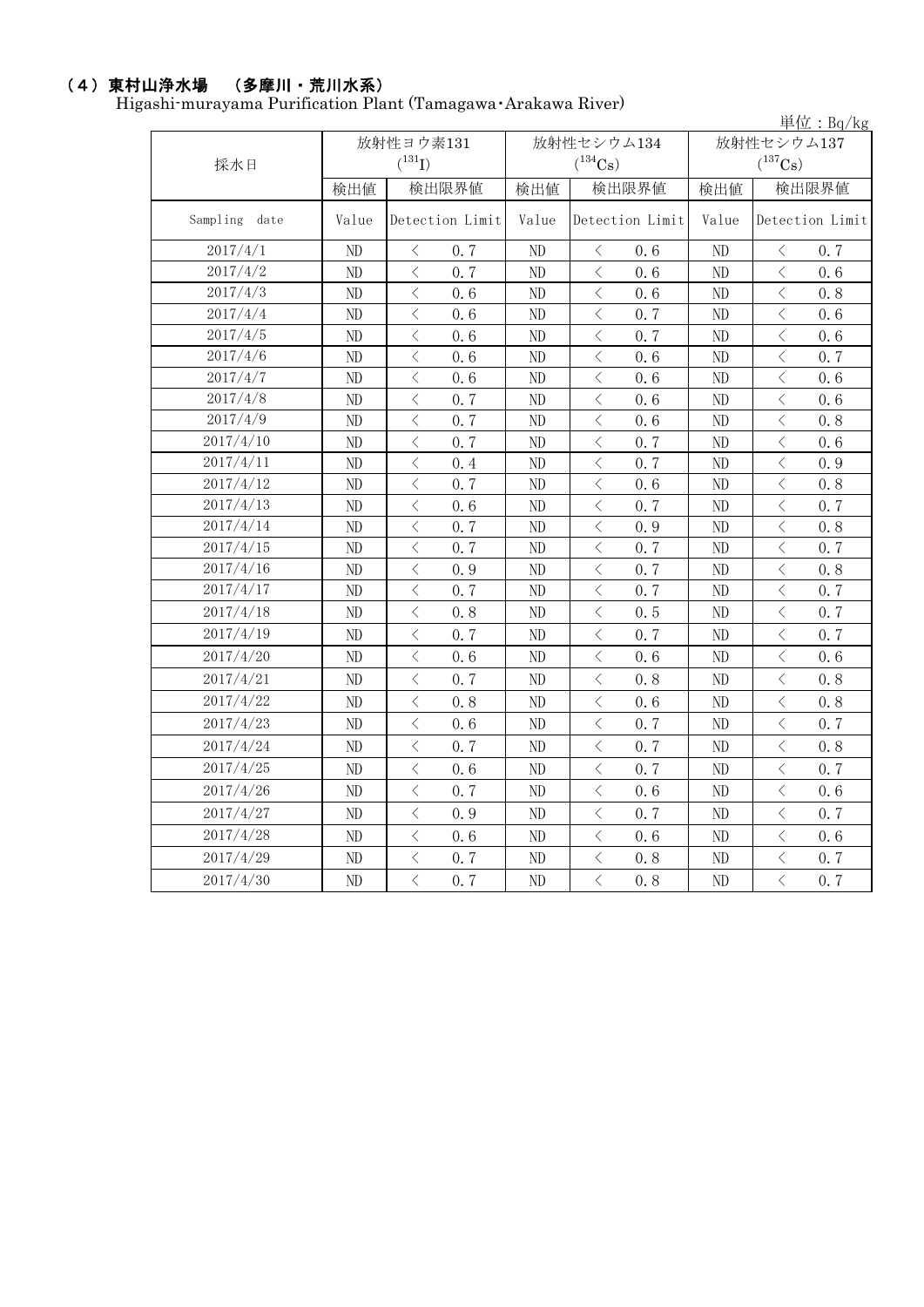# (5)長沢浄水場 (相模川水系)

Nagasawa Purification Plant (Sagamigawa River)

|               |          |                                                 |          |                                                 |            | 単位: $Bq/kg$                                              |  |
|---------------|----------|-------------------------------------------------|----------|-------------------------------------------------|------------|----------------------------------------------------------|--|
|               |          | 放射性ヨウ素131                                       |          | 放射性セシウム134                                      | 放射性セシウム137 |                                                          |  |
| 採水日           |          | $(^{131}I)$                                     |          | $(^{134}Cs)$                                    |            | $(^{137}Cs)$                                             |  |
|               | 検出値      | 検出限界値                                           | 検出値      | 検出限界値                                           | 検出値        | 検出限界値                                                    |  |
| Sampling date | Value    | Detection Limit                                 | Value    | Detection Limit                                 | Value      | Detection Limit                                          |  |
| 2017/4/1      | ND       | $\langle$<br>0.7                                | ND       | $\langle$<br>0.6                                | ND         | $\langle$<br>0.6                                         |  |
| 2017/4/2      | $\rm ND$ | $\langle$<br>0, 7                               | ND       | $\lt$<br>0.7                                    | ND         | $\, <\,$<br>0.6                                          |  |
| 2017/4/3      | $\rm ND$ | $\, \zeta \,$<br>0.6                            | ND       | $\lt$<br>0.7                                    | ND         | $\lt$<br>0.7                                             |  |
| 2017/4/4      | $\rm ND$ | $\, <\,$<br>0.7                                 | ND       | $\, <\,$<br>0.6                                 | ND         | $\lt$<br>0.7                                             |  |
| 2017/4/5      | $\rm ND$ | $\, < \,$<br>0.6                                | ND       | $\lt$<br>0, 7                                   | ND         | $\langle$<br>0.7                                         |  |
| 2017/4/6      | $\rm ND$ | $\langle$<br>0.6                                | ND       | $\lt$<br>0.6                                    | ND         | $\langle$<br>0.7                                         |  |
| 2017/4/7      | ND       | $\langle$<br>0.6                                | ND       | $\lt$<br>0.6                                    | ND         | $\langle$<br>0.7                                         |  |
| 2017/4/8      | $\rm ND$ | $\overline{\left\langle \right\rangle }$<br>0.7 | ND       | $\overline{\left\langle \right\rangle }$<br>0.5 | ND         | $\overline{\left\langle \right\rangle }$<br>0.6          |  |
| 2017/4/9      | ND       | $\overline{\left\langle \right\rangle }$<br>0.7 | ND       | $\langle$<br>0.7                                | ND         | $\overline{\left\langle \right\rangle }$<br>0.6          |  |
| 2017/4/10     | $\rm ND$ | $\,$ $\,$ $\,$<br>0.7                           | ND       | $\,$ $\,$ $\,$<br>0.7                           | ND         | $\lt$<br>0.8                                             |  |
| 2017/4/11     | $\rm ND$ | $\lt$<br>0.6                                    | ND       | $\langle$<br>0, 8                               | ND         | $\lt$<br>0.8                                             |  |
| 2017/4/12     | $\rm ND$ | $\, <\,$<br>0.7                                 | ND       | $\langle$<br>0.7                                | ND         | $\lt$<br>0.7                                             |  |
| 2017/4/13     | $\rm ND$ | $\langle$<br>0.7                                | ND       | $\lt$<br>0.5                                    | ND         | $\lt$<br>0.7                                             |  |
| 2017/4/14     | $\rm ND$ | $\langle$<br>0.6                                | ND       | $\, <\,$<br>0.6                                 | ND         | $\langle$<br>0.7                                         |  |
| 2017/4/15     | $\rm ND$ | $\langle$<br>0.9                                | ND       | $\langle$<br>0.6                                | ND         | $\langle$<br>0.8                                         |  |
| 2017/4/16     | ND       | $\, < \,$<br>0.8                                | ND       | $\lt$<br>0.5                                    | ND         | $\lt$<br>0.8                                             |  |
| 2017/4/17     | $\rm ND$ | $\overline{\left\langle \right\rangle }$<br>0.6 | ND       | $\langle$<br>0.8                                | ND         | $\overline{\left\langle \right\rangle }$<br>$\mathbf{1}$ |  |
| 2017/4/18     | ND       | $\overline{\left\langle \right\rangle }$<br>0.8 | ND       | $\langle$<br>0.7                                | ND         | $\overline{\left\langle \right\rangle }$<br>0.8          |  |
| 2017/4/19     | ND       | $\langle$<br>0, 7                               | ND       | $\langle$<br>0, 7                               | ND         | $\overline{\left\langle \right\rangle }$<br>0.6          |  |
| 2017/4/20     | ND       | $\lt$<br>0.6                                    | ND       | $\langle$<br>0.7                                | ND         | $\lt$<br>0.7                                             |  |
| 2017/4/21     | ND       | $\langle$<br>0.6                                | ND       | $\lt$<br>0.7                                    | ND         | $\langle$<br>0.6                                         |  |
| 2017/4/22     | $\rm ND$ | $\langle$<br>0.8                                | ND       | $\overline{\left\langle \right\rangle }$<br>0.8 | ND         | $\langle$<br>0.8                                         |  |
| 2017/4/23     | $\rm ND$ | $\langle$<br>0.7                                | ND       | $\lt$<br>0.6                                    | ND         | $\langle$<br>0.8                                         |  |
| 2017/4/24     | ND       | $\lt$<br>0.8                                    | ND       | $\lt$<br>0.7                                    | ND         | $\hspace{0.1cm}\diagdown\hspace{0.1cm}$<br>0.7           |  |
| 2017/4/25     | $\rm ND$ | $\langle$<br>0.6                                | $\rm ND$ | $\langle$<br>0.7                                | ND         | $\langle$<br>0.7                                         |  |
| 2017/4/26     | $\rm ND$ | $\,<\,$<br>0.6                                  | ND       | $\lt$<br>0.7                                    | ND         | $\lt$<br>0.6                                             |  |
| 2017/4/27     | ND       | $\overline{\left\langle \right\rangle }$<br>0.6 | $\rm ND$ | $\langle$<br>0.8                                | ND         | $\langle$<br>0.8                                         |  |
| 2017/4/28     | $\rm ND$ | $\,$ $\,$ $\,$<br>0.7                           | $\rm ND$ | $\langle$<br>0.8                                | $\rm ND$   | $\, \zeta \,$<br>0.7                                     |  |
| 2017/4/29     | ND       | $\,$ $\,$ $\,$<br>0.7                           | ND       | $\lt$<br>0.6                                    | $\rm ND$   | $\lt$<br>0.7                                             |  |
| 2017/4/30     | ND       | $\overline{\langle}$<br>0.7                     | ND       | $\overline{\langle}$<br>0.6                     | ND         | $\overline{\langle}$<br>0.8                              |  |